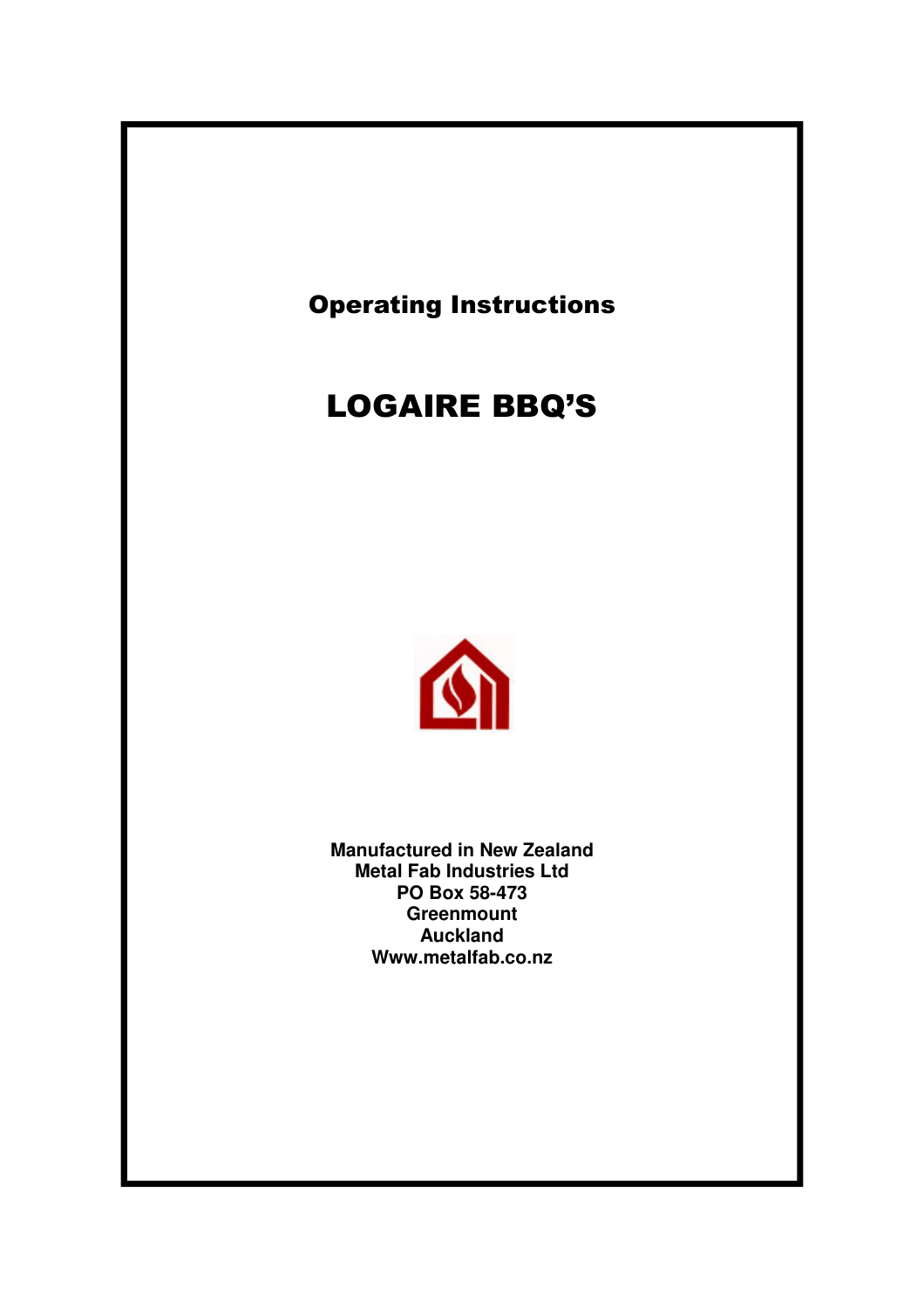### **LOGAIRE STAINLESS STEEL BBQ**

### **2,3 & 4 Burner Models**

**IMPORTANT—Please read all instructions before using the BBQ.**

### **BBQ Assembly Instructions**

**STATUS NOTE: If this BBQ has been converted to be used on mains supply natural gas only then under no circumstances should it be run on LPG supply. Date Converted:-\_\_\_\_\_\_\_\_\_\_\_\_by\_\_\_\_\_\_\_\_\_\_\_\_\_\_\_\_\_\_\_\_\_\_\_\_\_\_\_\_.**

**List of Tools required for assembly —**

- **Screwdriver**
- **Spanner**

**BBQ Components**

**Body, Lid & Handle, Rock Tray (if Cast Iron) Control Knobs, Drip Tray-kob & bolt, 4 Castors with Stainless Steel Trolley.**

#### **BBQ SS or Cast Pack**

**Plates, Grills, Burners, Volcanic Rock (if Cast Iron), Hose & Regulator, flame tamers (if SS Pack).**

- **1. BBQ Castor wheels screw onto bottom of Stainless Steel BBQ legs.**
- **2. Screw handle onto lid. Lids are sometimes plastic coated. Please remove this if applicable.**
- **3. Fit burners. Place the throat end of the burner over the gas cock and locate the other end into the hole on the back bracket of the BBQ body.**
- **4. Place rock tray in the frame with one layer of volcanic rock. The rock needs to be underneath the grill section only (for cast iron pack only).**
- **5. Screw small black knob onto front of stainless steel drip tray. Line tray with foil and a layer of sand or extra sorb. This will aid in soaking up fat. Change foil regularly.**
- **6. Push knobs (on/off) on to gas cock taps.**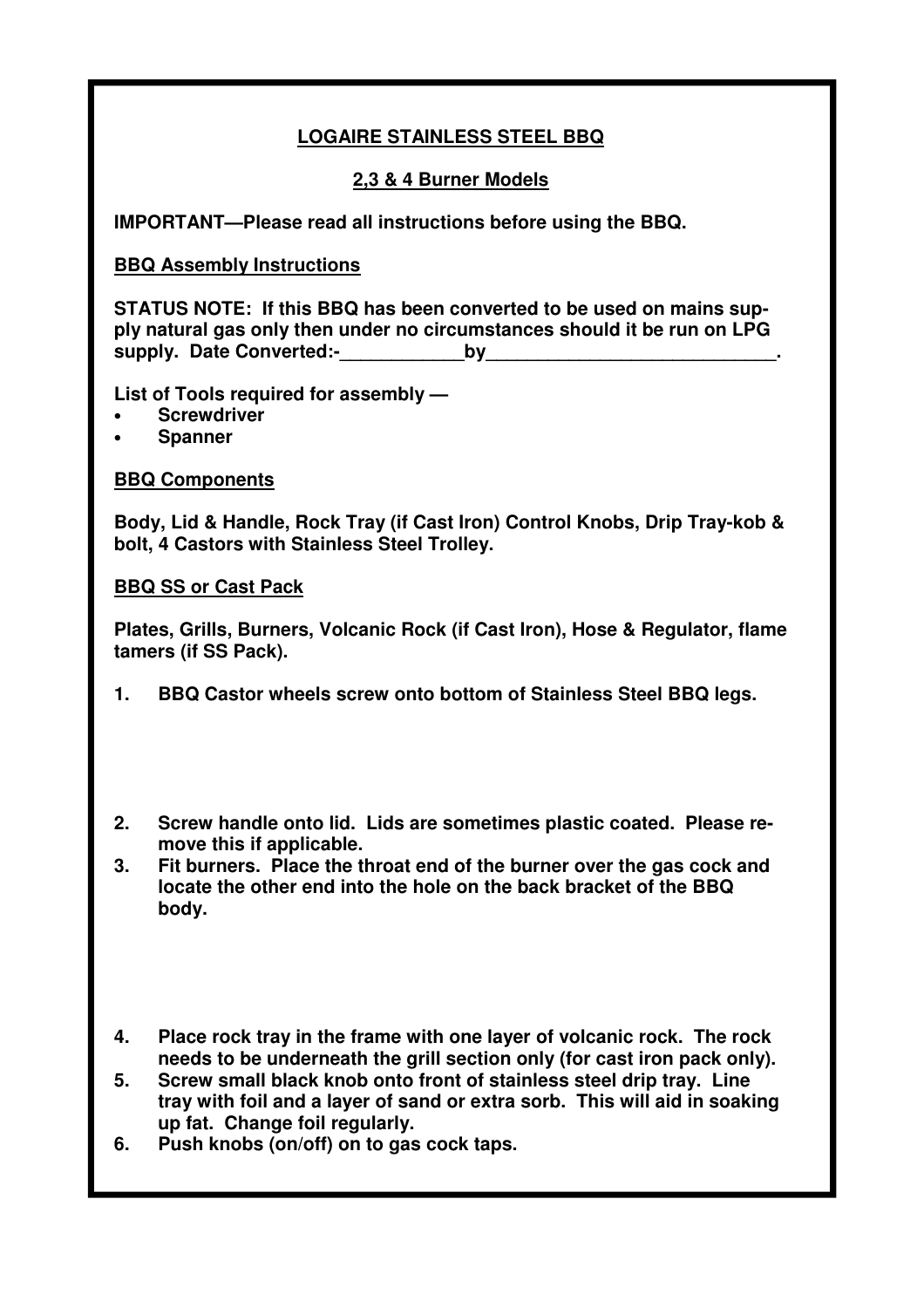**7. Place cast iron plate on the left hand side and grill on the right hand side above volcanic rock tray. (cast iron pack only). The cast iron burners will just fit in place using locator holes for burner to sit in. (For SS Pack only) — place burners in place (screw in at back of BBQ — screw/washer pack provided). If your BBQ came with S/S cookware it includes flame tamers. These are positioned above each burner. The two locating tags on each tamer locate in the notches on the rear support angle. There are 3 types — left hand, right hand and center. No.2's have one left and one right. No.3's have one left, one right and one center. No.4's have one left, one right and two centers.**

**Installation Instructions—***Spanner tighten all gas fittings*

- **1. Check gas type and make sure your appliance is the correct model (I.e., natural gas ( ) LPG gas ( ).**
- **2. Read the important instructions on the rating plate located on the front of the BBQ.**
- **3. The BBQ must be located on firm and level ground. Be sensible about the location of your BBQ.**

**DO NOT LOCATE NEAR COMBUSTIBLE MATERIALS OR SURFACES EITHER ABOVE OR AROUND THE BBQ.**

| <b>Minimum Top Clearance</b>  | Allow 800mm |
|-------------------------------|-------------|
| <b>Minimum Side Clearance</b> | Allow 500mm |
| <b>Minimum Rear Clearance</b> | Allow 500mm |

**The BBQ is intended for outdoor use only.**

**WARNING — do not use indoors or on marine craft.**

- **4. For LP gas connections, an approved 2.75 regulator and hose must be attached to the gas cylinder and the appliance. The appliance inlet is 1/4 BSP male.**
- **4. For permanent connection to natural gas an authorized person in accordance with these instructions, local gas fitting regulations, municipal building codes, the AGA installation code and any other relevant statutory regulations must be employed. For connection to a natural gas bayonet fitting, a gas regulator must be fitted at the inlet of the appliance and an approved natural gas hose going from the gas regulator to the bayonet point.**
- **5. Once connected check for leaks by turning on gas supply and applying soapy water to the exterior of the connections. If bubbles appear you have a leak which must be fixed before lighting the BBQ. Check the connection in question and once tightened then test the connection again. If the leak is still present then contact your nearest dealer.**

**WARNING — do not use a naked flame to locate a leak.**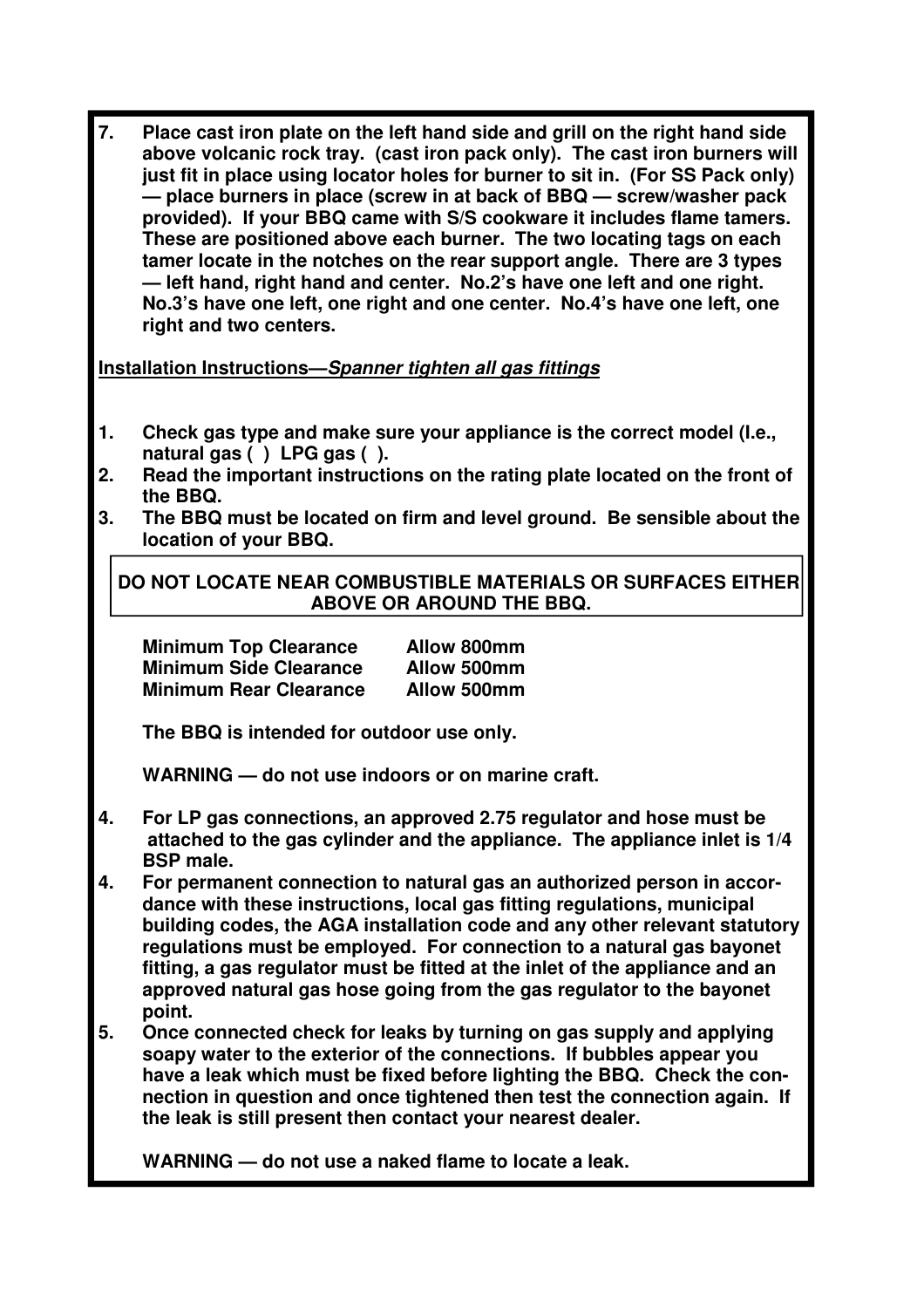**Check the pressure of the regulator and adjust if necessary. The burn ers must have a blue flame. The adjustment screw is found on the throat of the burner, visible when viewed from under the BBQ. If the BBQ cannot be adjusted correctly** *DO NOT USE THE APPLIANCE AND CONTACT YOUR NEAREST DEALER.*

*Note: For alternative types of installation contact your nearest Dealer.*

- **7. The intended use of this BBQ is to be set into brickwork or alternatively to be set in a trolley so that the sides of the BBQ are protected.**
- **8. The minimum LPG cylinder capacity is 4KG for this appliance.**

### *Operating Instructions*

- **1. Remove lid before lighting.**
- **2. Turn all gas controls to the** *OFF* **position (clockwise).**
- **3. Turn on gas supply at main/cylinder valve. Push and turn control knob to high (anti-clockwise). This will ignite the burner. You may have to do this several times when first starting because air may be in the supply hose. Once air has gone burner will start every time.**

*Warning—do not allow too much gas to build up or you could cause a flash flame***.**

- **3a. Lighting with a match—press and turn anti-clockwise the right knob to the high position and keep pushed in while lighting. Then light the right hand burner through the gap above the sand tray and the baffle. Light remaining burners as above (3).**
- *4. Important—Do not force the controls. They will turn easily. Depress the knob and turn anti-clock wise.*
- **5.** *Caution***. Volcanic rock needs to be burnt-in for a period of approximately 20 minutes as the rock has aerated and will expand when heated creating cracking and popping noises. This should only occur with new volcanic rock.**
- **6. It is unnecessary to run the BBQ on high for long periods. Once the plates, grills and volcanic rocks are hot turn down to simmer. If the BBQ is not operating correctly, do not continue to use it. Take it back to the shop you purchased it from for testing and repair.**
- **7. After use turn off the bottle control valve and all burners.**

**CLEANING—Your new Stainless Steel BBQ can be easily cleaned with your favourite oven cleaner. Use the same instructions as you would for your oven.**

### **SERVICE AND MAINTENANCE**

- **1. Change the sand in drip tray regularly. Do not let fat fill up tray or it may ignite.**
- **2. BBQ should be cleaned regularly with hot soapy water. (Cast iron should only be cleaned with cooking oil).**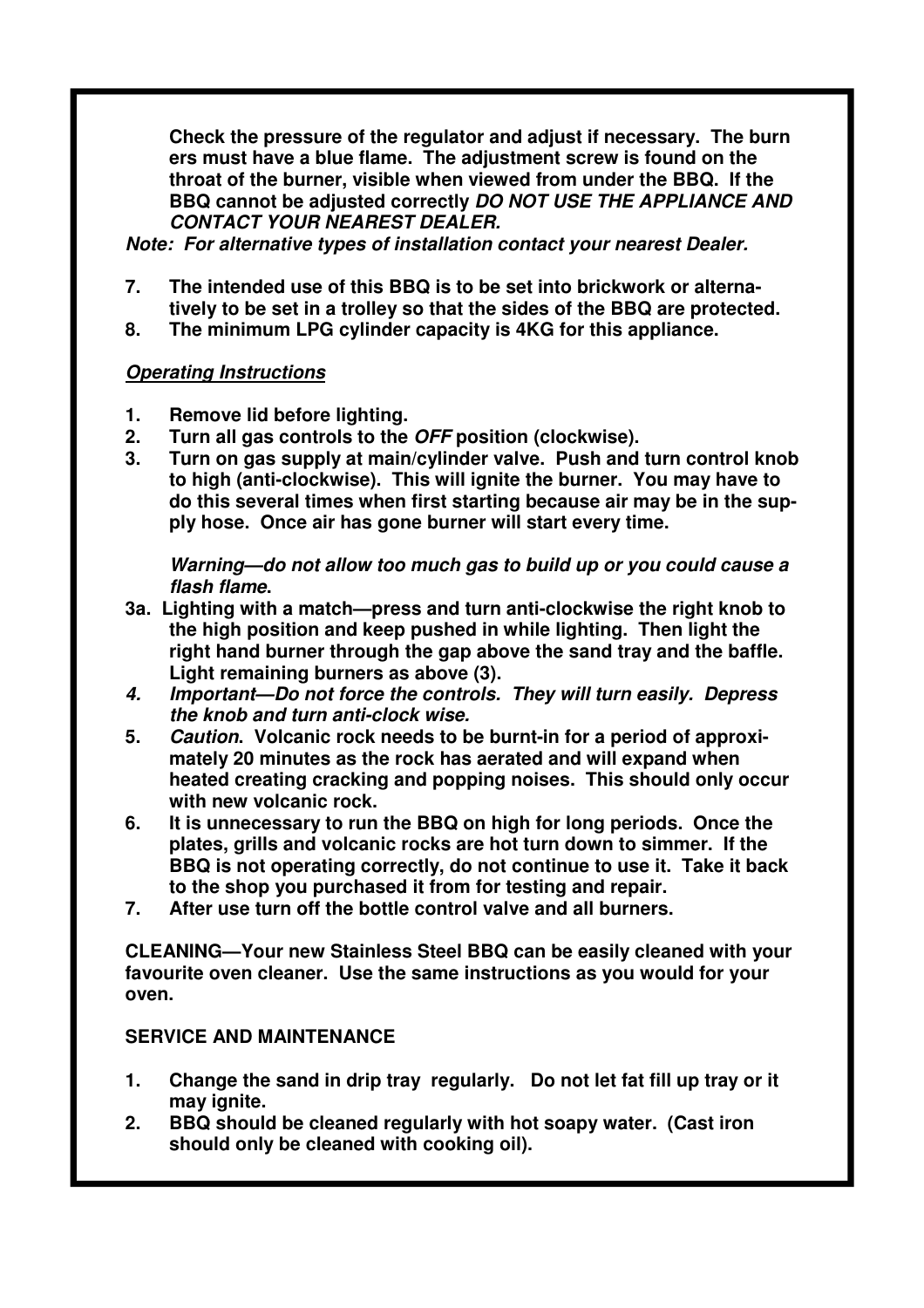- **3. Grease or oil control valves every six months to avoid seizing up of valves. Pull off knobs — use sewing machine oil or WD40.**
- **4. Do not attempt to dismantle control valves or regulator.**
- **5. Control valves, regulators, burners, volcanic rock can all be bought in most BBQ retail outlets. Please ensure only correct components are used for replacements.**
- **6. Cast iron burners may need removing and cleaning regularly as food and grease can block portholes. Also look for soot build up around the gas burners and valves. Check if the flame colour is burning yellow and adjust the screw found on the throat of the burner. The flame should be blue. Cast iron burners should last five years approximately.**
- **7. Check hose for leaks or perishing regularly. If you smell gas turn off the appliance and check all connections with soapy water.**
- **8. Don't leave the lid on BBQ when lighting and don't replace lid until BBQ is cold.**
- **9. It is not necessary to run the BBQ on high for long periods. Once the plates and grills are hot turn it down to simmer.**
- **10. If you cannot operate the BBQ correctly turn it off. Do not continue to use it. Take it back to the place of purchase and get them to test and repair it. We recommend you get your appliance tested every two years from an authorized dealer.**
- **11. Special Clause: Stainless Steel can be affected by heat which may cause discolouration on the BBQ frame. See '***IMPORTANT'* **message below.**

### *IMPORTANT*

**When using a Stainless Steel hood caution should be taken not to exceed 225 degrees celcius or damage or BBQ componentry could occur and warranty would be void.**

**Gas Consumption: mj/hour**

|                    |    | 2 Burner 3 Burner 4 Burner 5 Burner |    |     |
|--------------------|----|-------------------------------------|----|-----|
| <b>Natural Gas</b> | 38 | 53                                  | 71 | 94  |
| <b>LPG</b>         | 41 | 58                                  | 76 | 100 |
| <b>Butane</b>      | 47 | 66                                  | 86 | 114 |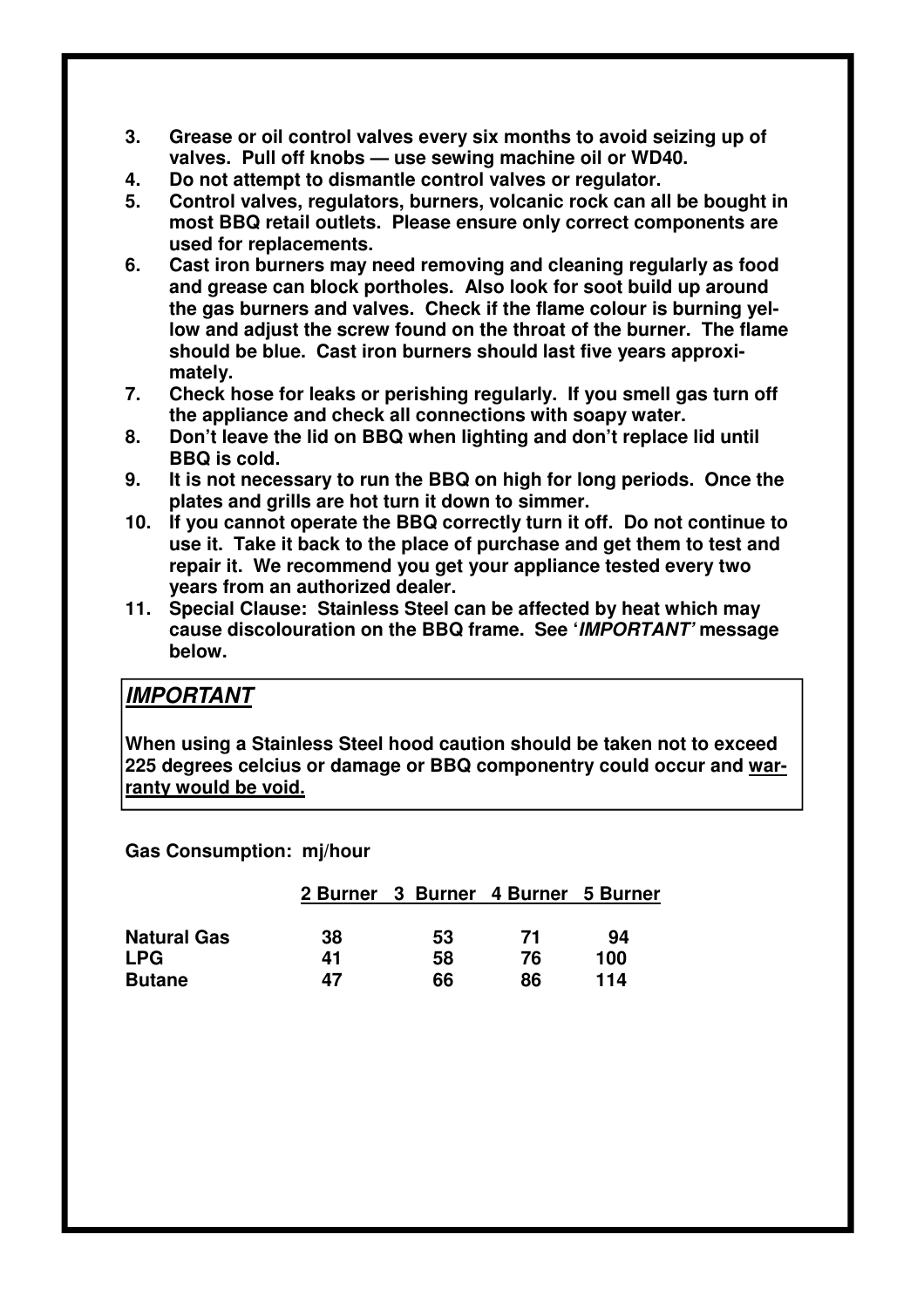# **LOGAIRE BBQ WARRANTY CARD**

#### **PO Box 58 473 Greenmount Auckland Phone 09 274 8265 or Fax 09 287 8472 www.metalfab.co.nz**

| To be filled in and returned with 30 days of installation and posted to the |
|-----------------------------------------------------------------------------|
| above address.                                                              |

| $\mathbf 2$                  |                                         |  |
|------------------------------|-----------------------------------------|--|
| 3                            |                                         |  |
| $\overline{\mathbf{4}}$      |                                         |  |
|                              | Please specify which size burner above. |  |
| <b>Customer Name</b>         |                                         |  |
| <b>Address</b>               |                                         |  |
|                              |                                         |  |
| <b>Date Purchased</b>        |                                         |  |
|                              |                                         |  |
| <b>Dealer Purchased From</b> |                                         |  |

**Warranty is valid for 10 (ten) years on all parts Except for gas valves and cast iron parts**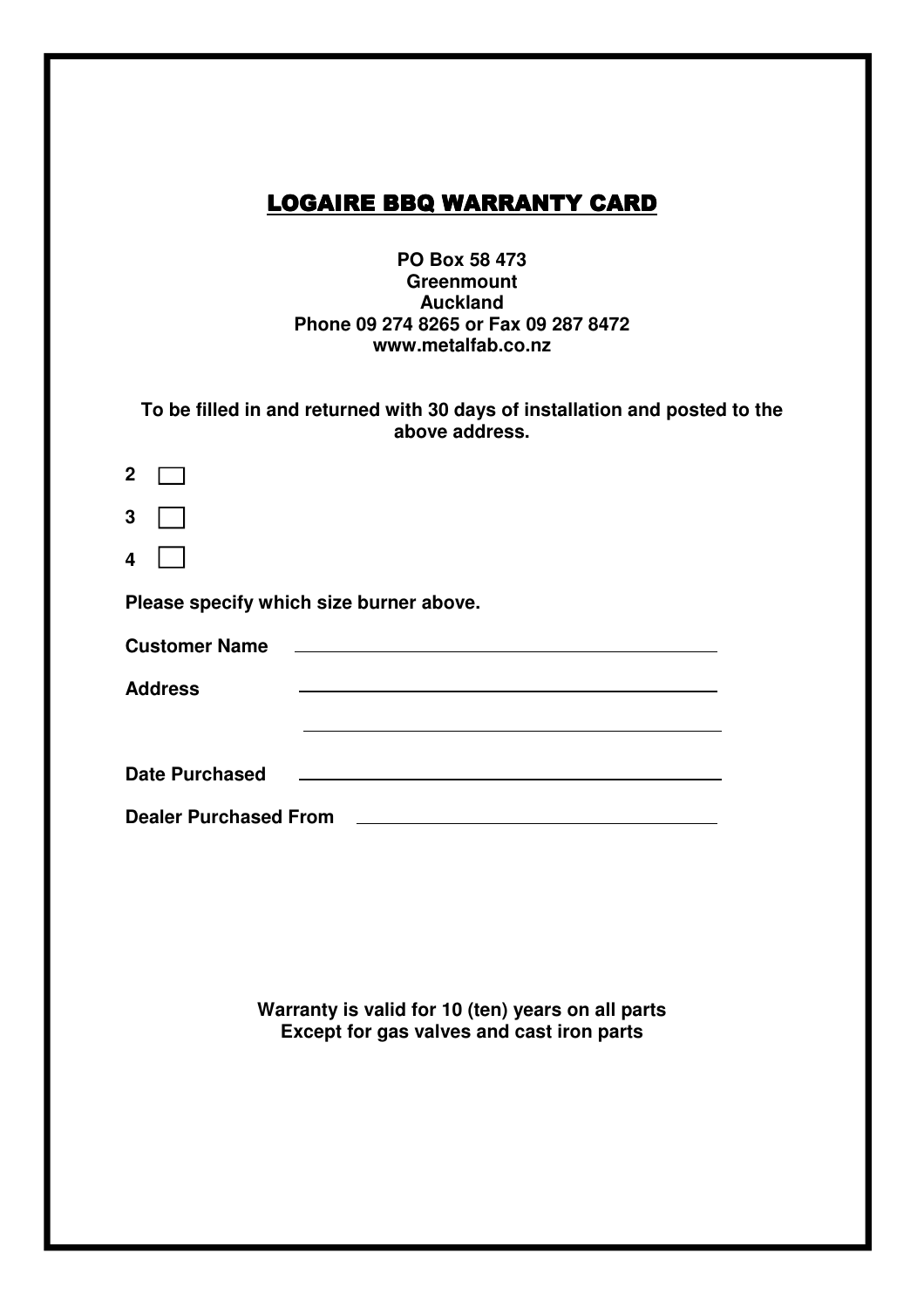### **STAINLESS STEEL SIDE BURNER**

**If your BBQ came with a Stainless Steel side burner or you have purchased one it will include a jumper hose to connect the manifold and the side burner gas control together.**

**The side burner must be fitted to the right hand side of the trolley. Use the same screws and assembly procedure as a standard side shelf.**

**With the burner in place connect the jumper hose to the manifold of the BBQ and the regulator to the opposite side of the side burner gas control and check for leaks (with soapy water).** *SEE ILLUSTRATION BELOW***.**

**Your side burner is now ready for use.**

#### **IMPORTANT**

**COVER MUST BE OPEN AT ALL TIMES WHILE THE BURNER IS ALIGHT.**